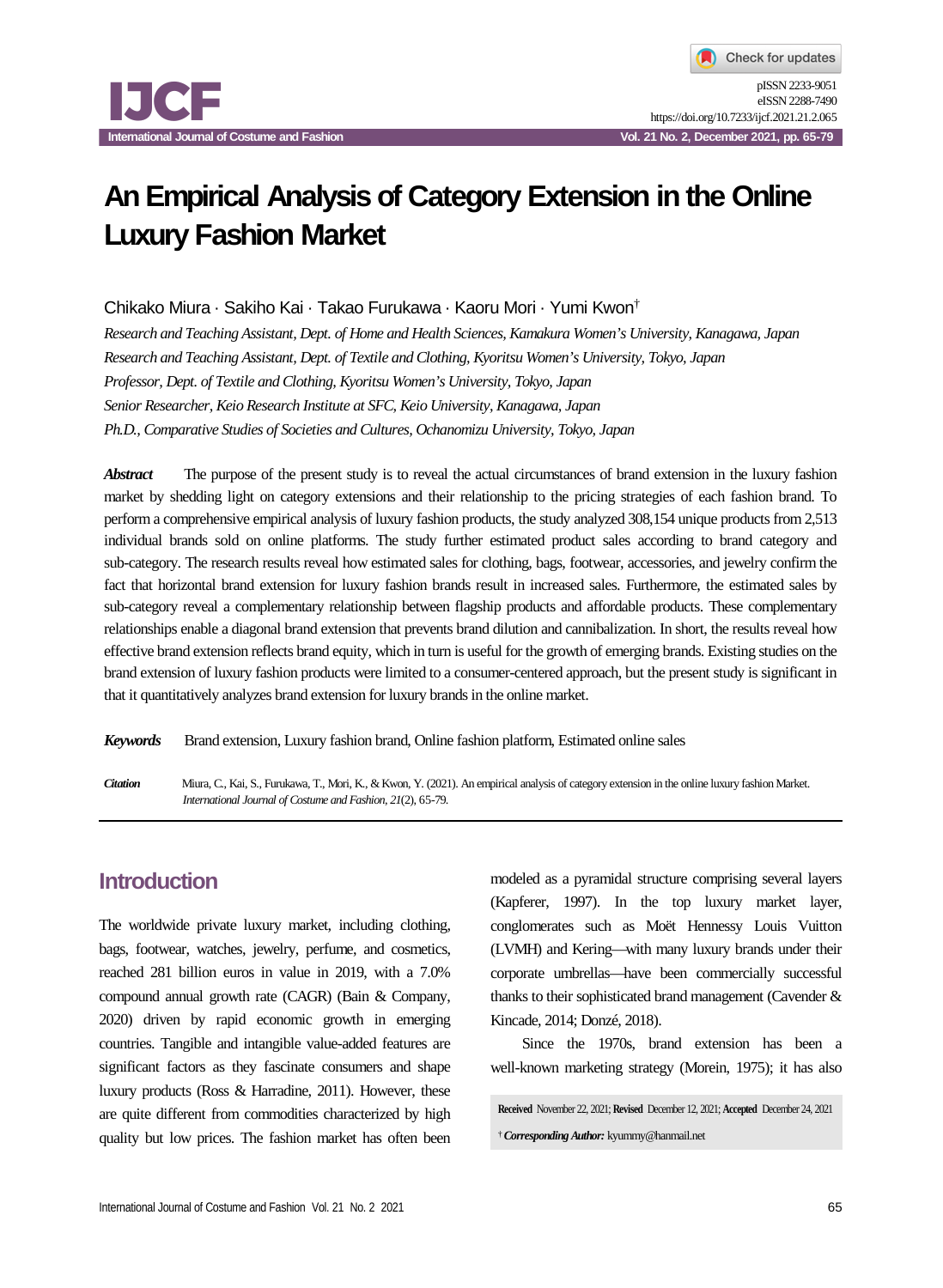played a significant role in helping luxury brands expand their business (Stegemann, 2006). Downscale brand extension launches new low-priced products, with the potential to have a negative impact on luxury brands (Aaker, 1997; Magnoni & Roux, 2012) by way of dilution and cannibalism. With regard to brand extension, research topics focus on case studies concerning specific products and brands (e.g. Aaker, 1990; Birtwistle & Moore, 2005; Moore & Doyle, 2010) or statistical analysis of consumer behavior (e.g. Aaker & Keller, 1990). Findings for case studies on commodities are not entirely adequate for luxury fashion products. Findings concerning consumer behavior dependent on product category and brand are not entirely adequate for luxury fashion products. Although new challenges have been made to explore complicated brand extensions by considering varied, multiple conditions (Boisvert & Ashill, 2018; Childs, Jin & Tullar, 2018; Dall'Olmo Riley, Pina & Bravo, 2013), these challenges have failed to deal with diverse brands.

Existing studies related to the brand extension of fashion brands can be classified as consumer behavior analyses (e.g. Childs et al., 2018; Dall'Olmo Riley et al., 2013) and case studies on marketing strategy for fashion brands (e.g. Moore & Birtwistle, 2004; Moore & Doyle, 2010). With regard to consumer behavior analyses, research questions derived from the relevant studies were quantitatively verified by questionnaire surveys. However, fashion brand behavior, i.e., marketing strategies for fashion brands, was yet to be quantitatively analyzed. Case studies focusing on several fashion brands are useful for understanding the dynamics of markets comprised of consumers and producers although it is difficult to generalize these findings. Therefore, this paper aims at unveiling the dynamics of the luxury fashion market in terms of producers, based on online retail analysis.

Our knowledge, in terms of brand extension carried out for luxury fashion brands, is fragmental and incomprehensive. To reveal the actual situation of brand extension in the luxury fashion market, the study sheds light on category extension (Morein, 1975; Tauber 1981) and its relationship to the pricing strategy of the respective fashion brand. The main drawbacks of brand extension are

categorized as dilution of brand image (e.g. Loken & Roedder-John, 1993), damage to brand equity (Aaker, 1997; Keller, 1993; Kim & Lavack, 1996), and cannibalization of main and sub-brands as well as product lines (Aaker, 1990; Faqruhar, 1989; Kim & Lavack, 1996). In terms of consumer behavior, studies have discussed flagship products that prevent the dilution of brand image (John, Loken & Joiner, 1998), distancing techniques that prevent damage to brand equity (Kim, Lavack & Smith, 2001; Reddy, Terblanche, Pitt, & Parent, 2009), and sub-branding strategies that prevent cannibalization (Kirmani, Sood & Bridges, 1999). The range of brands and products were limited in these consumer behavior analyses due to the feasibility of the questionnaire surveys. Despite the rational results obtained by academically sophisticated techniques within limited conditions, questions persisted about their generalization. This paper sheds light on the online market of luxury fashion and aims at revealing how luxury fashion brands can prevent the drawbacks of brand extension.

The rest of this paper proceeds as follows. Section 2 briefly reviews the brand extension literature, as brand extension is a complicated concept comprised of various marketing strategies that require rearrangement. Section 3 describes the online retail of luxury fashion products and introduces sources and data. Sections 4 and 5 propose sales analysis, disclosing the results. Section 6 discusses brand extension for representative luxury fashion brands and concludes the study.

# **Literature Review**

#### Brand Extension

Since the 1970s, brand extension has been a well-known marketing strategy for increasing the sales revenue of various products including luxury fashion products. In brand extension, the efficient reuse of existing supply chains and distribution channels, as well as effective marketing communications vis-à-vis advertising and public relations based on the core brand's popularity, suppresses investment costs and the risk of failure. Brand extension is a comprehensive concept that comprises line extension,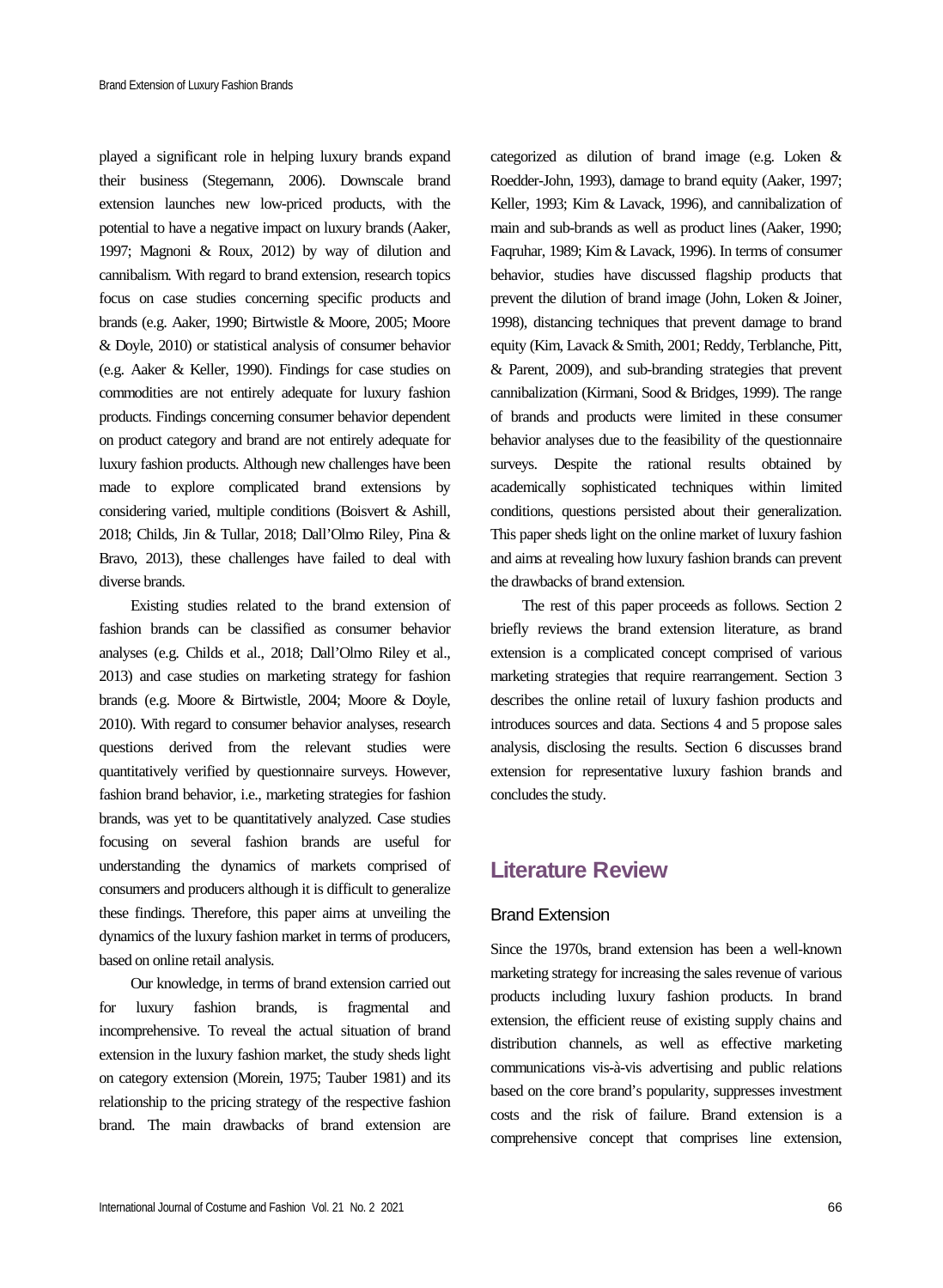category extension (Farquhar, 1989) and brand name extension (Tauber, 1981). Figure 1(a) formulates a brand extension matrix composed of category and brand name factors, wherein each factor was sub-divided into new and existing elements. Horizontal and vertical axes were introduced to overlook brand extension (Kim & Lavack, 1996; Kim et al., 2001; Pitta & Katsanis, 1995). The horizontal axis unifying line and category extensions indicates the distance from the core product to the extension. However, the horizontal axis should be subdivided into a product distance axis and a brand name distance axis, as shown in figure 1(b). The vertical axis indicates the price and quality of products; the vertical extension is divided into upscale (step-up) and downscale (step-down) brand extensions.

Line Extension. In the context of a competitive environment such as a saturated market as a result of oversupply, increased advertising, and promotion expenses, companies have introduced line extensions that launch new products in existing category markets using well-known brand names (Morein, 1975). In line extension, well-known brand names suppress advertising and promotion expenses. Furthermore, existing categories do not need to create new supply chains (Aaker, 1990; Morein, 1975). An example of

line extension for luxury fashion brands is the expansion of variants of the core product within the same category.

Market growth in a category is limited (Morein, 1975); cannibalization often occurs between products in the same brand within a category (Aaker, 1990; Farquhar, 1989; Tauber, 1988). Excessive line extension propels filler products that make insignificant contributions to revenue while increasing stock keeping costs (Quelch & Kenny, 1994). Downscale line extension launches low-priced and low-quality products and dilutes consumer beliefs about the brand (Aaker, 1997; Loken & Roedder-John, 1993), harming brand equity (Randall, Ulrich & Reibstein, 1998). The downscale line extension of luxury brands, in contrast to that of non-luxury brands, negatively impacts brand equity (Hennigs, Wiedmann, Behrens, Klarmann & Carduck, 2013; Magnoni & Roux, 2012).

**Category Extension.** Category extensions that launch new products in a new category of expected market growth by using a well-known brand name are introduced with the purpose of overcoming limited market growth in a category (Morein, 1975; Tauber, 1981; Tauber, 1988). In category extension, well-known brand names reduce the amount of newly required investment and reuse brand equity. Category extension often licenses the brand name to other companies

|      |            | Category                                                                                                                                                                                                                                             |                                                                                                                                                                                                                                                                                                                                             |
|------|------------|------------------------------------------------------------------------------------------------------------------------------------------------------------------------------------------------------------------------------------------------------|---------------------------------------------------------------------------------------------------------------------------------------------------------------------------------------------------------------------------------------------------------------------------------------------------------------------------------------------|
|      |            | Existing                                                                                                                                                                                                                                             | <b>New</b>                                                                                                                                                                                                                                                                                                                                  |
|      | Existina   | Line Extension<br>+ suppression of newly required<br>investment<br>- limited market growth in a<br>category<br>- cannibalization in the same<br>brand<br>- harmful effect of filler products<br>- dilution by low-priced and low-<br>quality product | Category extension<br>+ suppression of newly required<br>investment<br>+ unlimited market growth in a<br>different category<br>+ effective for prestigious brand<br>- strong connection with the core<br>products inhibit association<br>- negative impact by the isolation<br>from the core product<br>- excessive extension tarnishes the |
| name | <b>New</b> | Brand name extension<br>+ effective distancing technique to<br>avoid drawbacks of line and<br>category extensions<br>- difficult to establish brand<br>awareness<br>- cannibalization between parent<br>and sub-brands                               |                                                                                                                                                                                                                                                                                                                                             |
|      |            | (a) Brand extension matrix                                                                                                                                                                                                                           |                                                                                                                                                                                                                                                                                                                                             |

Figure 1. Brand extension model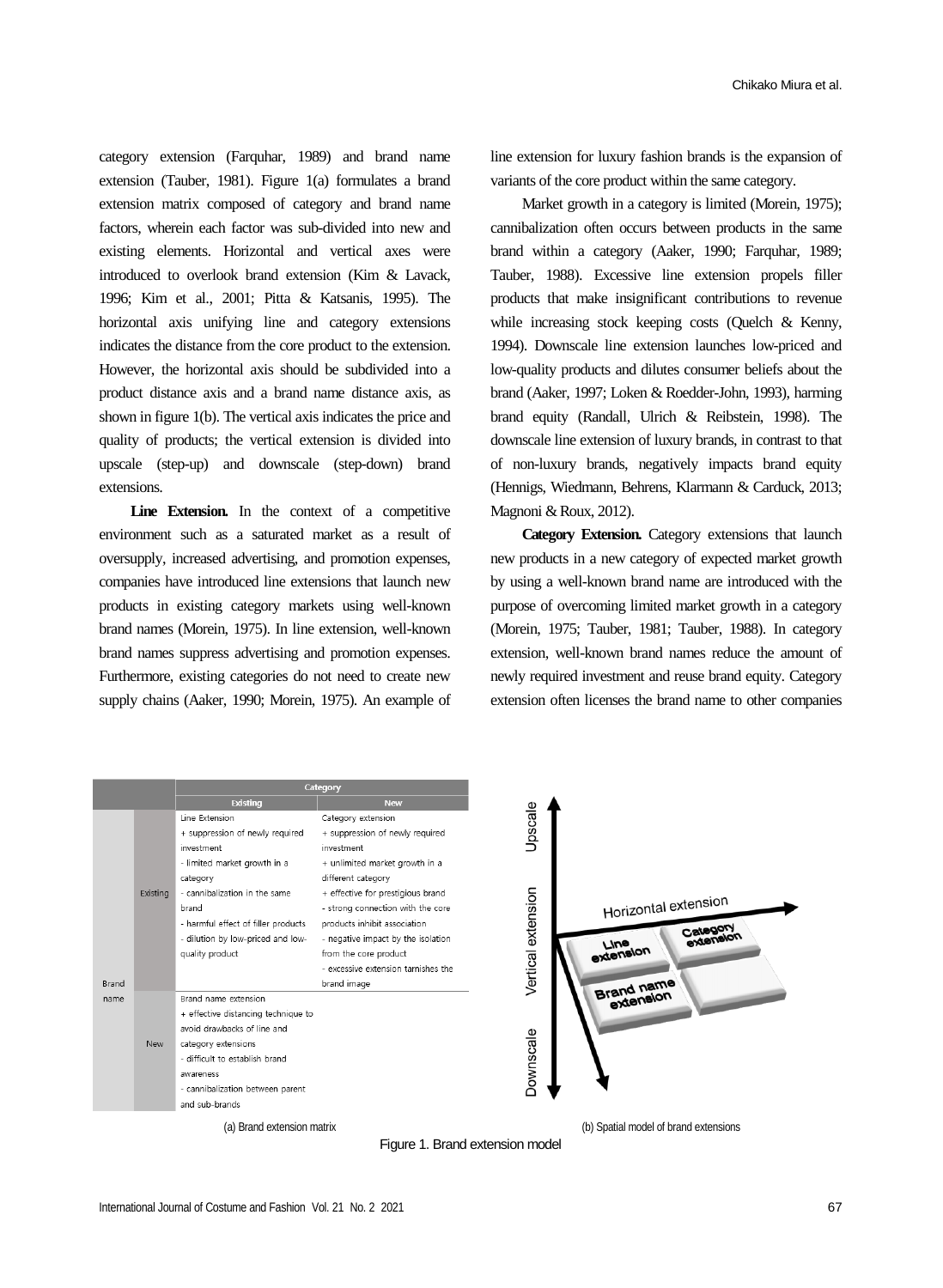that produce the product in a new category (Aaker, 1990; Tauber,1988;). Successful category extension requires similarity and perceived fit with the core product (Aaker & Keller, 1990; Broniarczyk & Alba, 1994; Eren-Erdogmus, Akgun & Arda, 2018; Park, Milberg & Lawson, 1991), congruency of perceived quality (Aaker & Keller, 1990), and consistency of brand identity (Viot, 2011). Category extension fits prestige brands that launch high-quality products (Keller & Aaker, 1992; Park et al.,1991; Reddy et al., 2009) by having the brand name remind consumers of the prestigious brand's unique, positive traits (Park et al., 1991). A cohesive product portfolio shows that categorizing Louis Vuitton, Cartier, and Hermes into star brands is very important for the category extension of luxury fashion brands (Reddy et al., 2009). The category extension of luxury fashion brands is often shown in watch products produced by OEMs.

A strong connection between a core product and its brand image inhibits the association between the core product and the extension (Aaker, 1990; Tauber, 1981). For example, the commercialization of business suits by the casual fashion brand Levi's is an identifiable example of category extension failure (Aaker, 1990). Category extension, isolated from the core product that represents the brand, negatively impacts consumers (Milberg, Park & McCarthy, 1997). Excessive category extension dilutes its association with the core product (Tauber, 1981) and tarnishes the brand image (Reddy et al., 2009).

**Brand Name Extension.** Distancing techniques play a significant role in avoiding the failure of downscale line and category extensions—i.e., the cannibalization of products and extensions and dilution of and negative impact on the brand (Aaker, 1997; Kim et al., 2001). Downscale line extension by low-priced, limited-function products is effective for function-oriented products (Pitta & Katsanis, 1995). However, it is not effective for prestige-oriented products due to the negative impact of low-priced, low-quality products. The negative impact caused by downscale line extension increases the risk of losing existing consumers (Kim & Lavack, 1996; Kirmani et al, 1999, Pitta & Katsanis, 1995), a serious threat to luxury fashion brands. Brand name extension is introduced as a distancing technique that helps

avoid these issues. A typical brand name extension includes the parent brand name in the sub-brand name—e.g., See by Chloé and RED Valentino contain the parent brand name.

It is difficult for brand name extensions to establish brand awareness by creating sub-brands (Aaker, 1997). In luxury fashion brands, cannibalism between parent brands and sub-brands has caused the discontinuation of these sub-brands—e.g., D&G, a sub-brand of Dolce and Gabbana, and Marc by Marc Jacobs, a sub-brand of Marc Jacobs.

# **Online Retail of Luxury Fashion Products**

#### Distribution Channels

The management of fully controlled product distribution channels is an important factor for luxury fashion brands as it helps them create value-added features such as prestige, exclusivity, and extraordinary experiences (Kapferer & Bastien, 2009; Keller, 2009). Figure 2 classifies distribution channels for luxury fashion products, based on a case study about Burberry's distribution channels (Moore & Birtwistle, 2004) and its share of distribution channels (Bain & Company, 2020).

Primary distribution covers unused products, brand-new products, and products newly in stock. Secondary distribution includes second-hand products previously used by consumers. The diagram in Figure 2 sub-divides primary distribution channels into directly managed stores, distributors, and online retailers. Directly managed stores include flagship stores, regular price retail stores, department store concessions, and designer outlet factory stores. In Figure 2, the sales product range determines the vertical position of each distribution channel. The top flagship stores carry all of a brand's products. However, the designer outlet factory stores also sell a limited number of discounted luxury brand products. Distributors include department stores, specialty stores, and airport duty-free shops.

Online retailers comprise official online stores, multi-brand online stores, online platform services, and online auction services for products newly in stock. Multi-brand online stores, such as Net-A-Porter and Yoox,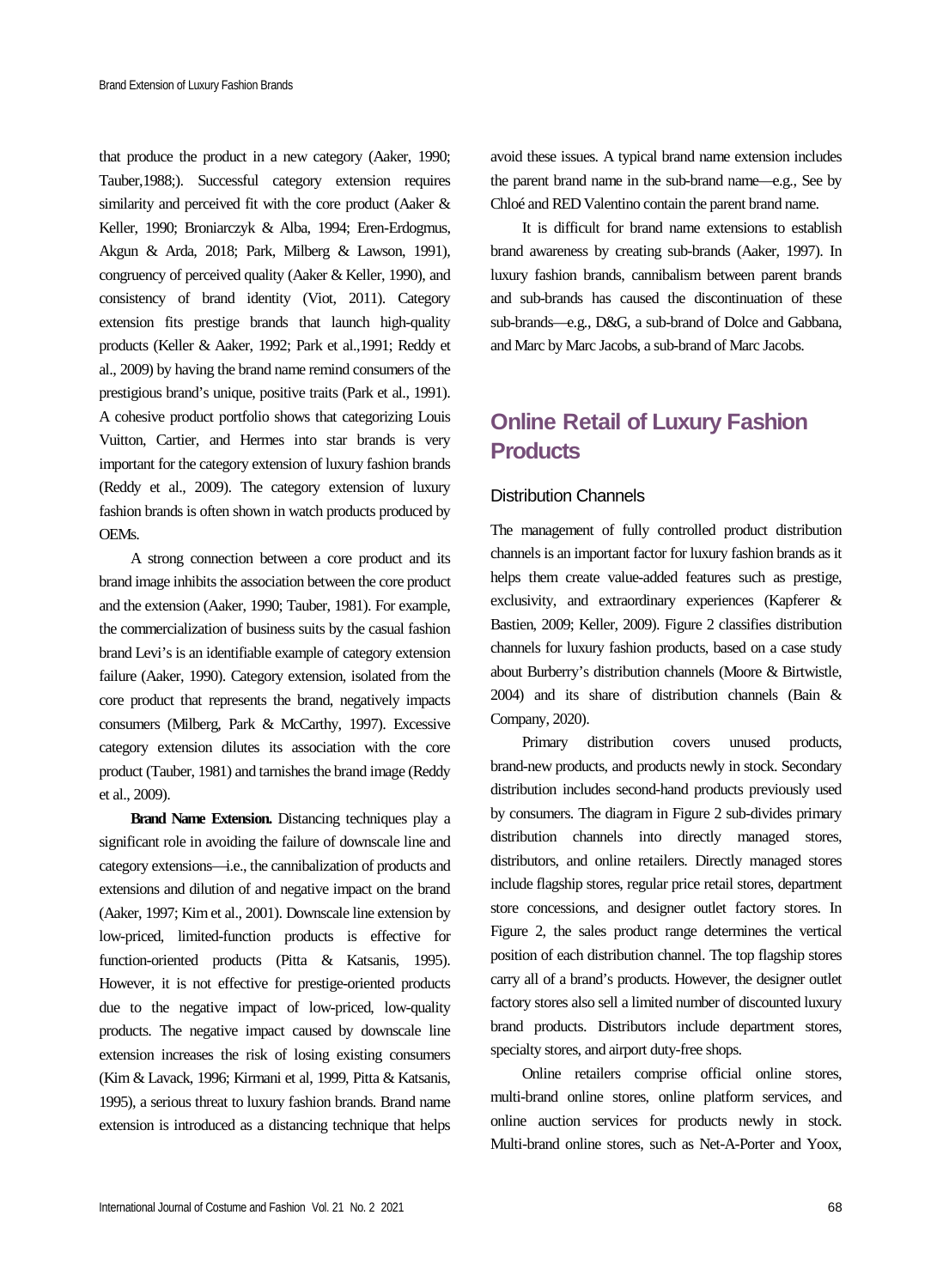

Figure 2. Distribution channels for luxury products

sell many luxury fashion brand products. The online platform Farfetch aggregates independent online retailers and sells many different products produced by various luxury fashion brands. Luxury fashion products newly in stock are often sold through online auction services such as eBay. In secondary distribution, online stores include consumer-toconsumer (C2C) online auction sites and online consignment services. For example, The RealReal, a major online consignment service, receives and sells second-hand luxury fashion products through its online store, attracting interest from consumers thanks to its environmentally positive influence (reducing carbon dioxide  $(CO<sub>2</sub>)$ ) emissions and water consumption by promoting product recycling). Retailers in secondary distribution channels also include conventional vintage stores.

According to the Bain and Company's 2020 market analysis, directly managed stores and online retailers each accounted for 31% and 12% of the luxury market in 2019. Nevertheless, directly managed stores and online retailers reported CAGRs of 12% and 22% respectively. Therefore, the current market share of online retailers is not as large as it could be. Notwithstanding, its increasing CAGR indicates rapid growth. Moreover, multi-brand online stores and online platform services in the online retailer category offer to sell many luxury fashion brands, representing a significant advantage in terms of exploring the luxury fashion market.

#### Online Platform Service

Farfetch is an online platform service founded in 2008. It provides and operates an online marketplace for independent retailers. By 2019, Farfetch acquired 1.7 million active users and achieved US\$1.5 billion in gross merchandise volume (GMV), a figure 5.3 times larger than its 2015 GMV. The CAGR of its GMV between 2015 and 2018 was 55% per year (Jordan, 2019). The distinctive feature of the Farfetch platform is its external dependency for stock management notwithstanding the fact that the online platform service manages order processing and distribution tasks by itself. This business model isolates non-scalable functions that are limited by physical constraints and focuses on enhancing scalable functions using information technology. For example, the possible number of products in stock is physically limited by the size of its warehouses and distribution capability. However, Farfetch can increase the number of products sold on its online platform without being limited by the physical constraints of stock management. Specifically, Farfetch is able to maintain 300 million stock keeping units for more than 3,200 brands, a feat previously unattained by any multi-brand online store featuring stock management (Jordan, 2019).

A key factor in modern services such as mobile phones and social network services, network externality is used by a huge number of users to improve the usability and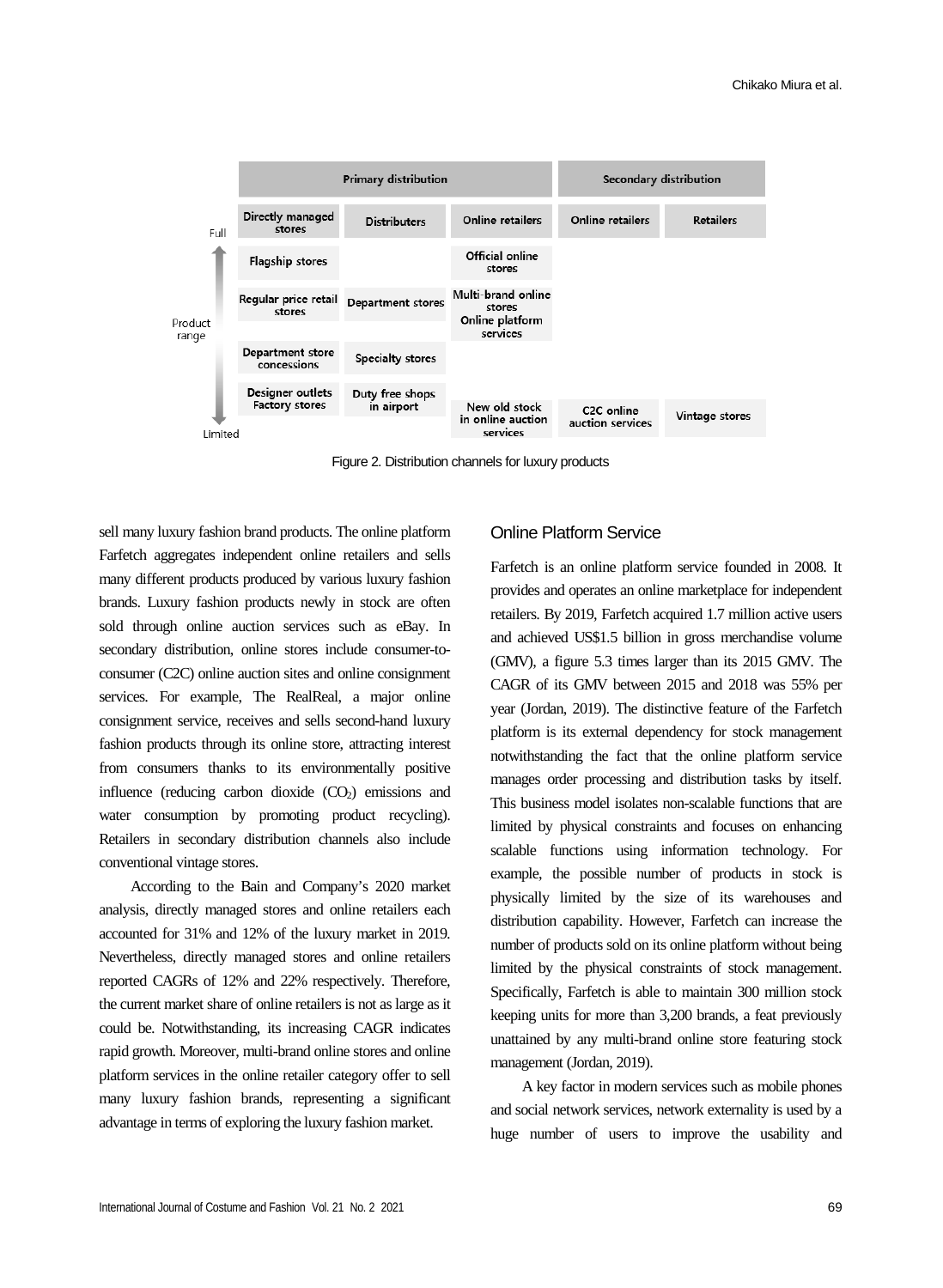convenience of said services (Katz & Shapiro, 1985). Although, at a glance, the Farfetch online platform might be similar to multi-brand online stores such as Net-A-Porter and Yoox, it differs in terms of scalability. This fact allows Farfetch to vastly increase the number of its products and users, creating new value fundamentally different from existing multi-brand online stores. Therefore, this study selected Farfetch as the source for deriving luxury fashion product data with the purpose of conducting an empirical analysis.

### **Sales Analysis**

#### Estimation of Sales

This study investigates product attributes such as brand and product names, product categories and sub-categories, regular and sales prices, and number of items in stock. These product attributes can be found on webpages that describe the Farfetch online platform service. Because it was impossible to check Farfetch's purchase and payment information from the data on its webpages, the study estimates the sales of each product using said product attributes to analyze the online luxury market.

Web pages for products on online retailers include product name, regular price, sales price, and number of products in stock. Some variables may often not be visualized on the rendered webpage, and the source files denote these variables. Analysis of these variables allows us to estimate sales for a huge number of products. For example, one decrease in the number of stock means that one product was sold. Hence, sales revenue from a product can be estimated by multiplying the decrease in the number of products in stock and the selling price.

This study reveals the sales price and the number of stocks for item *i* at time *t* by  $x_{sn,i}(t)$  and  $f_i(t)$ , respectively. The temporal derivative of the items in stock  $df_i(t)/dt$ shows changes in stock. If it is assumed that the total sales of item  $i$  is calculated by the product of its selling price,  $x_{sn,i}(t)$ , and the decrease in the number of items in stock,  $-df_i(t)/dt$ , then the estimated sales  $s_i(t)$ , can be calculated using the following formula:

lated using the following formula:  
\n
$$
s_i(t) = \begin{cases}\n0, & \left(\frac{df_i(t)}{dt} \ge 0\right) \\
-x_{SP,i}(t) \frac{df_i(t)}{dt}, & \left(\frac{df_i(t)}{dt} < 0\right)\n\end{cases}
$$
\n(1)

In Equation (1),  $s_i(t)$  indicates the multiplication of the sold price and the number of sold products. If the number of items in stock increases,  $df_i(t)/dt \geq 0$ , the estimated sales  $s_i(t)$  do not reflect this change. The total sales of item i between  $t = t_0$  and  $t = t_1$  can be calculated using the definite integral of estimated sales,  $s_i(t)$ , as follows:

$$
s_i = \int_{t_0}^{t_1} s_i(t)dt
$$
 (2)

This model does not consider: (a) refunds or decreasing sales, which might increase the number of items in stock, or (b) any decrease in the number of items in stock without corresponding sales (e.g., if products were destroyed, defective, etc.). Therefore, the sales revenue calculated by using this method might be overestimated due to errors attributable to the aforementioned considerations.

#### Source of the Data

Products geared toward women and sold on the Farfetch platform in the US market were examined for 200 days, specifically, from 25 May 2019 to 19 December 2019. There were 308,154 unique items and 29,281,286 items in total, all of which were sold on behalf of 2,513 individual brands. We used web scraping techniques to analyze product names, selling prices and the number of products in stock. The product attributes of each item in stock corresponded to the webpage count size variants of products as identical items. Color variations for a fashion product serve as an important factor that attracts consumers.

Figure 3 illustrates the products investigated according to brand and product category and lists 57 brands featuring more than 1,000 unique items. Prada sold 5,183 unique items during the investigation period, the largest number of items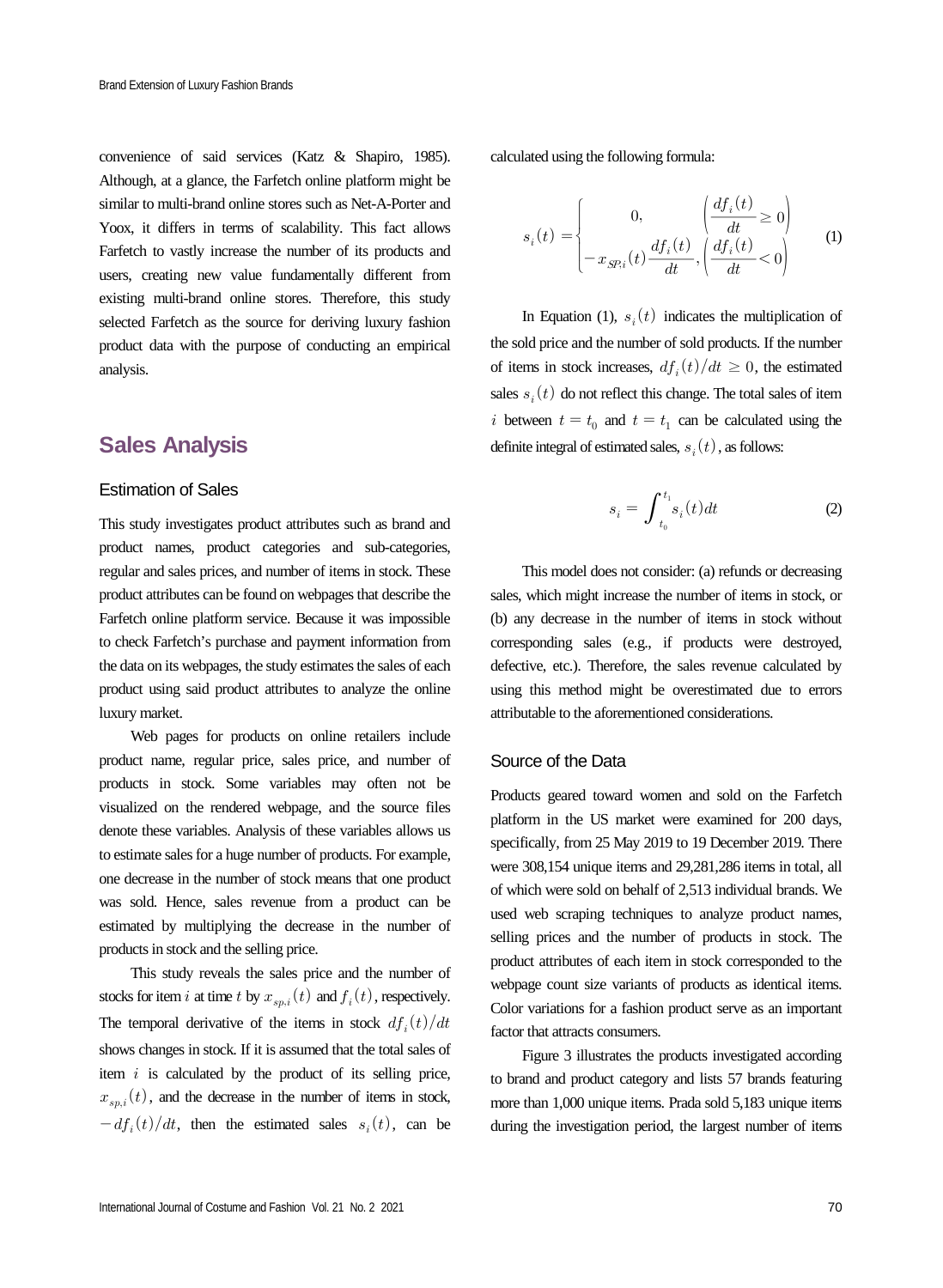

Figure 3. Number of unique items by brand and category Figure 4. Estimated sales by brand and category

out of all the brands investigated. Saint Laurent and Gucci each sold 4,066 and 4,044 items. With respect to the number of unique items, European luxury fashion brands accounted for the higher ranked brands. Figure 3 lists affordable luxury brands (Nueno & Quelch, 1998; Truong, Simmons, McColl & Kitchen, 2008), such as Michael Kors, Red Valentino, and MM6 Maison Margiela, etc., which provide reasonably-priced consumer products. The Farfetch platform also carried luxury brands, casual fashion brands such as MSGM, and sports brands like Nike. Prominent and prestigious luxury brands, often called *true luxury brands* (Chevalier & Mazzalovo, 2008)—e.g., Hermès, Chanel, and Dior—do not appear in Figure 3 as they limit their online distribution channels to their own official online stores.

The higher-ranked brands in Figure 3, namely, Prada,

Saint Laurent, and Gucci, exhibited high percentages in category shares for bags, footwear, and accessories. The lower ranked brands in Figure 3, namely, Tory Burch, Bottega Veneta, and Salvatore Ferragamo, exhibited high percentages for the bag, footwear, and accessory categories. Meanwhile, Jimmy Choo, Nike, Golden Goose, and Casadei exhibited high percentages in the footwear category. Furla exhibited a high percentage in the bag category.

### **Estimated Sales**

#### Estimated Sales by Category

Figure 4 illustrates estimated sales for the top 50 brands by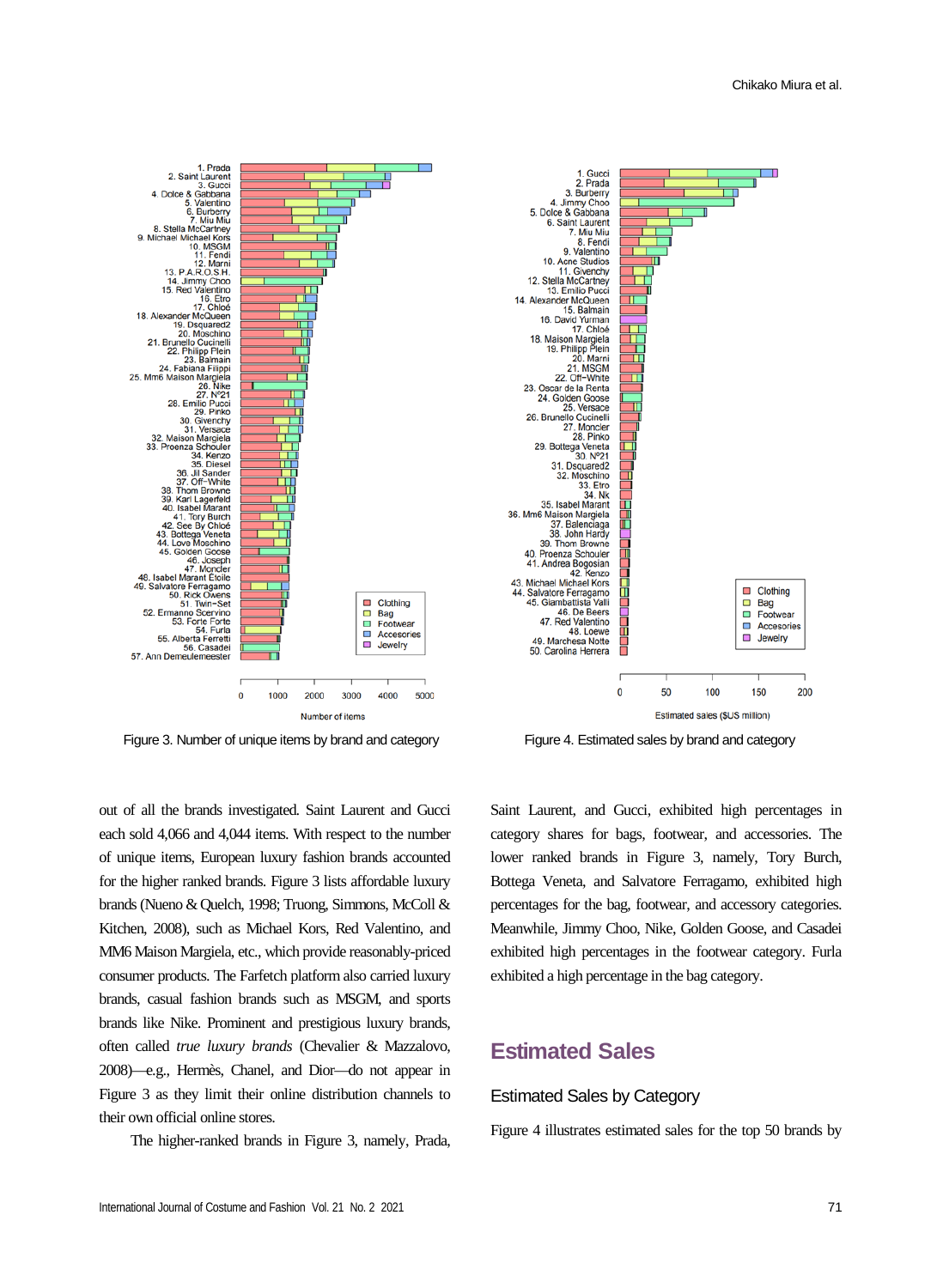category. Gucci's estimated sales during the investigation period totaled US\$169,941,100, the highest sales among all brands. Prada was in second place with a total of US\$146,681,400, followed by Burberry (US\$127,731,400), Jimmy Choo (US\$123,413,100), Dolce & Gabbana (US\$93,444,640), and Saint Laurent (US\$78,447,250). The Jimmy Choo specialty footwear brand, founded by Jimmy Choo and Tamara Mellon in 1996, would be an exception to these brands. Popular European luxury fashion brands accounted for the majority of the higher ranked brands. However, casual fashion brands (e.g., Acne Studios, MSGM, and DSquared2), relative to product and price levels, were also represented. Acne Studios was founded by creative director Jonny Johansson in Stockholm in 1996. Massimo Giorgetti founded MSGM in Milan in 2009. Canadian brothers Dean and Dan Caten founded Dsquared2 in Milan in 1995. Despite being an emerging brand, Off-White, a company founded by Virgil Abloh in 2021 and known as a "street" luxury brand, placed 22nd in Figure 4. Jewelry brands, such as David Yurman, John Hardly, and De Beers, are also highly ranked because high unit prices for jewelry products increase their estimated revenue.

Estimated sales for higher-ranked brands comprised sales in the clothing, bag, and footwear categories except for

specific footwear brands such as Jimmy Choo. The result suggests that the horizontal brand extension of luxury fashion brands expanded their business scale. This study focuses on striking a balance between the clothing, bag, and footwear categories. To do so, the study created a triangular bubble chart that visualizes the relationship between category balance and estimated sales. In Figure 5, bubble diameter indicates the total of estimated sales in the clothing, bag, and footwear categories. Bubble position indicates the percentage of sales that the clothing, bag, and footwear categories each contribute in terms of estimated sales. The center of the bubble coincides with the top of the triangle if estimated clothing sales accounts for 100% of the total sales. Similarly, the center of the bubble coincides with the left or right bottom vertex of the triangle if estimated bag or footwear sales revenue accounts for 100% of the total sales. The bubble is located at the center of the triangle if the ratio of clothing, bag, and footwear sales is equally one-third.

In Figure 5, the bubble positions are concentrated at the center and top regions of the triangle, except for Jimmy Choo. The result suggests that luxury fashion brands, as observed on online platforms, are classified into clothing-specialized brands and category-balanced brands that operate horizontal brand extensions. Large bubbles tend



Figure 5. Estimated sales and the percentages attributed to clothing, bags, and footwear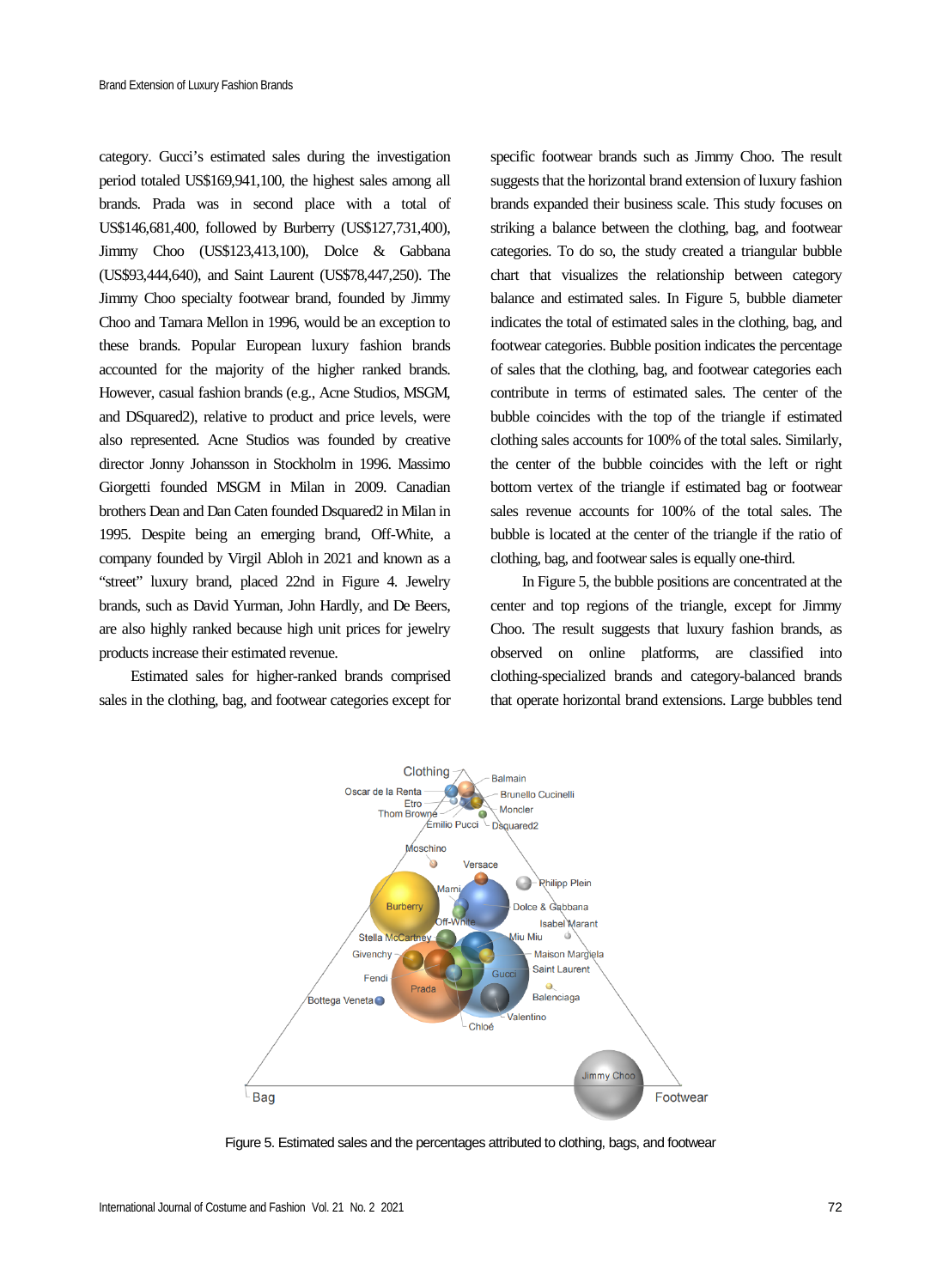to concentrate at the center of the triangular chart, revealing how the distribution of sales revenue between the clothing, bag, and footwear categories make contributions toward generating huge sales revenue. This result supports the effectiveness of horizontal brand extension in terms of luxury fashion brands.

The large bubbles representing Gucci, Prada, Burberry, and Dolce & Gabbana are located at the center of the triangle. However, these brands exhibited several differences. The bubble for Gucci moved slightly to the right from the center of the triangle, suggesting its footwear category is more intensive than its competitive brands. The bubble for Prada moved slightly to the left from the center of the triangle, suggesting its bag category is more intensive than its competitive brands. The bubbles for Burberry and Dolce & Gabbana moved upward, suggesting their clothing products are intensive for their brands. The bubble representing Burberry is also located near the edge that connects the clothing and bag category vertices of the triangle. This supports the fact that the clothing and bag categories were crucial for Burberry products. Although horizontal brand extension is necessary to expand business scale, intensive product categories differ depending on the luxury fashion brand.

#### Estimated Sales by Sub-Category

In order to reveal the detailed characteristics of brand extension for each luxury fashion brand, the study discusses estimated sales by sub-category. Figure 6 illustrates the top 10 sub-categories in estimated sales for the highest selling brands investigated in this study—specifically, Gucci, Prada, Burberry, and Dolce & Gabbana. The pie chart includes the names, percentages, and mean sales prices of the sub-categories, with the colors red-to-orange, yellow, green, blue, and purple each representing the categories of clothing, bags, footwear, accessories, and jewelry. The mean sales price is calculated by dividing the estimated sales revenue of a sub-category by the number of items sold.

Gucci. Figure 6(a) shows the top 10 sub-categories accounting for 54.9% of Gucci's total estimated sales. The highest percentage sub-category was tote bags, which accounted for 10.1% of Gucci's estimated sales. The higher percentage sub-categories that followed were sneakers

(9.2%), belts (6.6%), and mini bags (5.9%). The footwear sub-categories including sneakers, sandals, loafers, boots, and pumps accounted for a large percentage of the top 10 sub-categories. The bag sub-categories including tote bags, mini bags, and shoulder bags also accounted for a certain percentage of sales. Footwear was a major category in terms of estimated sales in Gucci's top 10 sub-categories. The composition of the sub-categories seems to reflect the history and heritage of the brand. Founded in Florence in 1921, Gucci has a historical foundation in the manufacturing and sale of leather products including footwear and bags.

The mean sales prices in the footwear sub-categories ranged from US\$686 for sandals to US\$1,294 for boots. These prices represent relatively lower price levels considering prices for luxury fashion products often exceed US\$2,000 (Furukawa, Nakazawa, Miura, Kai & Mori, 2020). On the subject of mean sales prices for these sub-categories, day dresses were the highest with a mean sales price of US\$2,775, followed by tote bags with US\$2,176. The mean sales prices for mini bags (US\$1,115) and shoulder bags (US\$1,168) also reflected relatively lower price levels when compared to tote bags. The result suggests that relatively lower-priced products such as shoes, belts, and bags (except for tote bags) made contributions toward the total of Gucci's sales.

**Prada.** Figure 6(b) shows the top 10 sub-categories accounting for 65.0% of Prada's total estimated sales. The highest percentage sub-category was tote bags, which accounted for 27.7% of estimated sales, exceeding one-quarter of all the tote bags sold. This was followed by the sub-categories of sneakers (8.0%), boots (6.5%), sandals (5.1%), and pumps (4.4%). Bag sub-categories, including tote bags, shoulder bags, backpacks, and mini bags, accounted for a large percentage. Moreover, footwear sub-categories, including sneakers, boots, sandals, and pumps, also accounted for a large percentage. Among Prada's top 10 sub-categories, the bag and footwear categories were equally balanced in terms of sales. The composition of these sub-categories reflects the heritage of the Prada brand, which was founded in Milan in 1913 with its origins in the manufacturing and sale of leather products (coinciding with the history of the Gucci brand). The large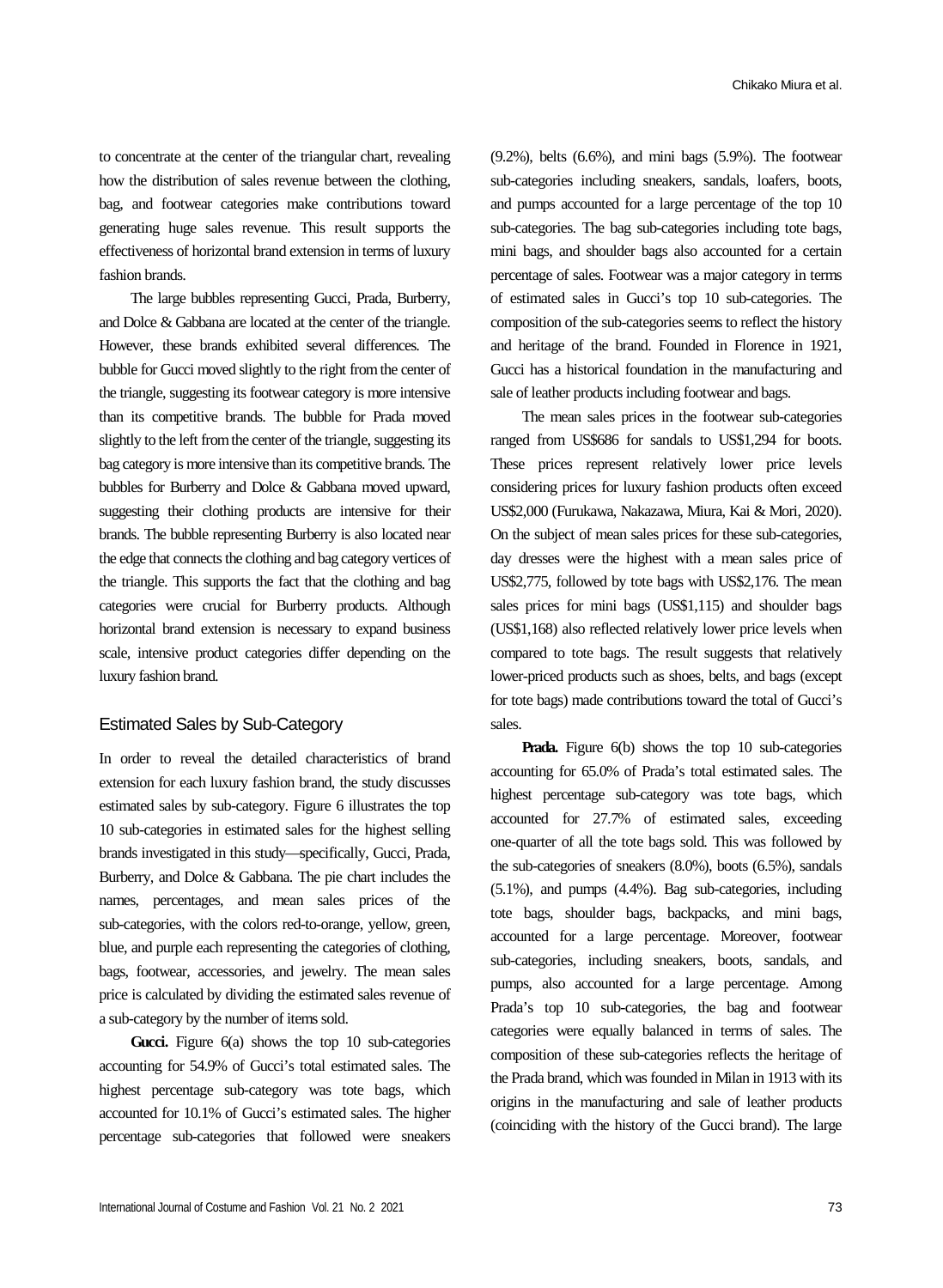percentage of tote bags and the absence of belts in Prada's pie chart show how the brand differs from Gucci.

The mean sales price of tote bags was US\$2,137, the highest among Prada's top 10 sub-categories and almost equal to that of Gucci. The mean sales prices for shoulder bags, backpacks, and mini bags ranged from US\$960 to US\$1,522—a price range lower than that of tote bags. Footwear sub-categories ranged from US\$686 for sneakers to US\$946 for boots, representing relatively lower price levels. For Prada, over one-quarter of estimated sales was represented by tote bags as they are obviously leading representative products for the brand; however, relatively lower-priced products such as sneakers, sandals, pumps, shoulder bags, and mini bags also helped Prada achieve high sales figures. In terms of estimated sales, the significance of Prada's relatively lower-priced products coincides with Gucci's sub-category mix of profitable products.

**Burberry.** Figure 6(c) shows the top 10 sub-categories accounting for 67.3% of Burberry's total estimated sales. The sub-category that exhibited the highest percentage of sales was trench coats and raincoats, which accounted for 20.5% of estimated sales. The higher percentage sub-categories that followed were tote bags (15.4%), shoulder bags (9.8%), and backpacks (4.5%). Clothing sub-categories, including trench

coats and raincoats, shirts, single-breasted coats, down jackets, and day dresses, accounted for a large percentage of sales, as did bag sub-categories, including tote bags, shoulder bags, and backpacks. For Burberry, the composition of sub-categories in the pie chart differed from those of Gucci and Prada following the large percentage of clothing sub-categories and the small percentage of footwear sub-categories. In Burberry's top 10 sub-categories, the clothing and bag categories were equally balanced in terms of their sales figures. The highest percentage sub-category, trench coats and raincoats, reflects the history and heritage of the brand. Founded in 1856, Burberry is well-known for its waterproof trench coats introduced as military uniforms during World War I (WWI). The trench coat became a symbolic, representative, and popular Burberry product after the war. The pie chart supports the fact that the trench coat is a leading and representative Burberry product.

The mean sales price for trench coats and raincoats was US\$1,819, the highest among Burberry's top 10 sub-categories. The mean sales prices for bags ranged from US\$1,257 for shoulder bags to US\$1,492 for tote bags, a price range a bit lower than that of trench coats and raincoats. The highest mean sales price for a Burberry tote bag was more than US\$600, a figure lower than the that of Gucci and



Figure 6. Estimated sales in each sub-category during the investigation period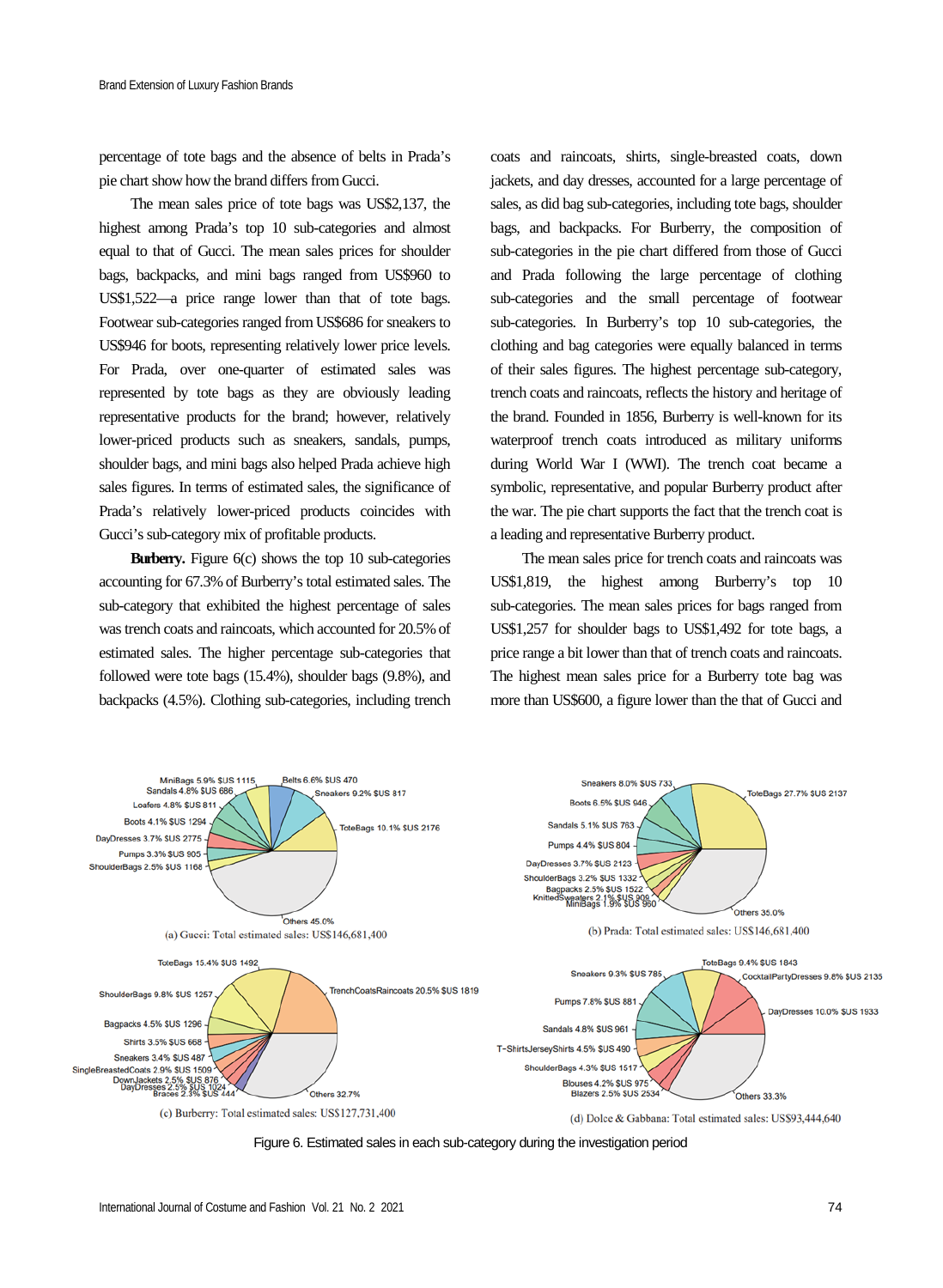Prada tote bags. Footwear sub-category prices ranged from US\$686 for sneakers to US\$946 for boots, a price range relatively low considering the luxury fashion market. For Burberry, trench coats and raincoats are representative products symbolizing the brand and accounting for 20.5% of estimated sales. However, tote bags and shoulder bags also contribute to the brand's high sales figures.

**Dolce & Gabbana.** Figure 6(d) shows the top 10 sub-categories accounting for 66.7% of Dolce & Gabbana's total estimated sales. The highest percentage sub-category was day dresses, which accounted for 10.0% of estimated sales. The sub-categories with higher percentages were cocktail party dresses (9.8%), tote bags (9.4%), sneakers (9.3%), pumps (7.8%), and sandals (4.8%). For Dolce & Gabbana, the composition of sub-categories in the pie chart also differed from that of Gucci, Prada, and Burberry following the large percentage of clothing and footwear categories. Among the top 10 sub-categories, the clothing and footwear sub-categories were almost equally balanced in sales. Founded in 1985 by Domenico Dolce and Stefano Gabbana, Dolce & Gabbana has a shorter history than the aforementioned three brands, all of which have histories that go over a century back.

The mean sales price for day dresses was US\$1,933. This was followed by the large percentage sub-categories of cocktail party dresses (US\$2,135), tote bags (US\$1,843), sneakers (US\$785), pumps (US\$881), and sandals (US\$961). The mean sales prices for footwear were less expensive than the top three sub-categories of day dresses, cocktail party dresses, and tote bags. The top three mean sales prices were for blazers, cocktail party dresses, and day dresses. For Dolce & Gabbana, day dresses and cocktail party dresses represent the most common products that comprise its estimated sales.

### **Discussion**

Simple category extension often shows drawbacks such as dilution of the brand image and damage to brand equity. Downscale category extension dilutes brand beliefs due to low quality products in a different category (Loken & Roedder-John, 1993). The category extension of Pierre Cardin is a famous example of success and failure in the licensing business. Category extension to fragrance and cosmetics products increased sales in the 1960s. However, category extension to cigarettes and wines, which were not relevant to the core brand, destroyed the prestigious brand image in the 1980s (Reddy et al. 2009).

This study analyzed brand extension from a producer-side approach and unveiled some commonalities and differences between the top four luxury fashion brands, namely, Gucci, Prada, Burberry, and Dolce and Gabbana in terms of estimated sales. For Gucci and Prada, tote bags were the highest percentage sub-categories in terms of estimated sales, reflecting the history and heritage of these luxury fashion brands as they both originated from the manufacturing and sales of leather products. For Burberry, trench coats and raincoats exhibited the highest percentage of sales, a fact consistent with Burberry's brand history involving the design of officer trench coats during WWI over a century ago. The product has since become emblematic of the brand. Prada tote bags and Burberry trench coats were remarkable as flagship products due to their premium prices and because their high percentage sales exceeded 20% in estimated sales. These results support the fact that product integrity, premium prices, history, and heritage shape the success of luxury fashion brands in the marketplace (Fionda & Moore, 2009; Keller, 2009).

### Complementary Relationship between Flagship and Affordable Products

In this study, lower-priced luxury fashion products such as shoulder and mini bags, along with footwear products, recorded mean sales prices of US\$1,000 or less. However, these products significantly contributed to high estimated sales figures, warranting a brief discussion on the features of these products. Popular Gucci bags have a metallic ornament with the brand logotype "double G Marmont" attached. Likewise, popular Prada bags feature an inverted triangular plate called the "Prada plaque", marking its brand logotype. For footwear products, these four luxury fashion brands feature sneakers in their top 10 sub-categories, which contribute to their estimated sales. Sneakers often feature a logotype that symbolizes the brand. Moreover, prices for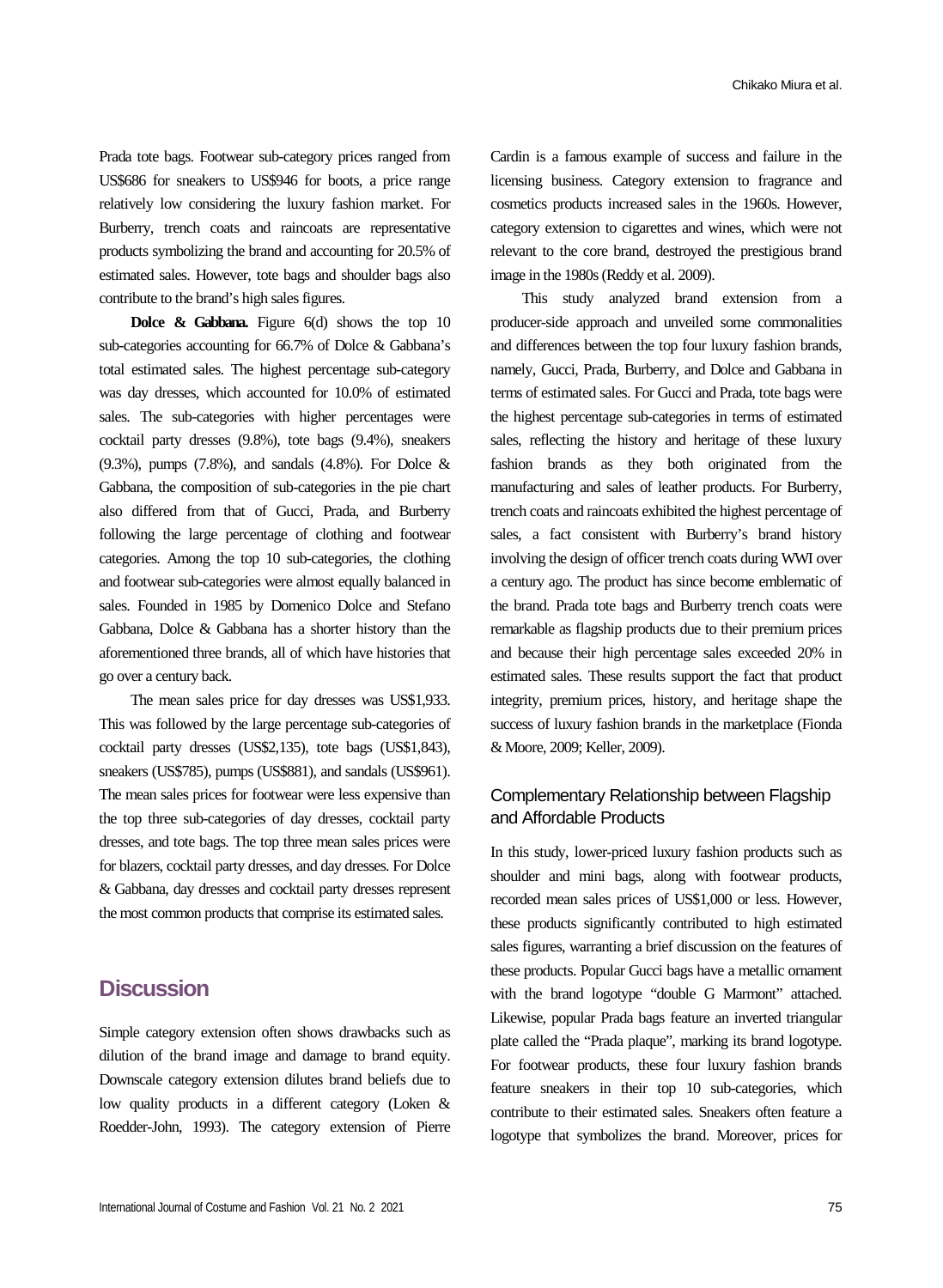these products are not as high as the premium prices for flagship products; such bag ornaments and sneaker logotypes are iconic design signatures that shape luxury fashion brands (Fionda & Moore, 2009; Keller, 2009). These relatively lower-priced, affordable products attract consumers fascinated by the luxury fashion brand even if they might not have the sufficient disposable income to afford the expensive flagship products. This study suggests that lower-priced, affordable luxury fashion products complement expensive flagship products in order to achieve greater sales figures.

### Diagonal Brand Extension in order to Prevent Dilution, Damage, and Cannibalization

As previously mentioned, the brand extension of luxury fashion products brings about several challenges. For example, inconsistency between a new product and a core product in horizontal brand extension might dilute the established core brand's image (John et al. 1998; Martinez & Pina, 2003; Park et al., 1991). Furthermore, a negative impression might result from low-priced or low-quality products in vertical brand extension, harming the prestige of the brand's image (Childs et al. 2018; Dall'Olmo Riley et al., 2013). Therefore, luxury fashion brands often create sub-brands to avoid the dilution of their brand image. However, vertical brand extension often results in the cannibalization of the core brand by its sub-brands (Pitta & Katsanis, 1995; Reddy, Holak & Bhat, 1994). For example, Dolce & Gabbana and Marc Jacobs both closed their respective sub-brands D&G and Marc by Marc Jacobs, presumably due to the brand dilution and cannibalization caused by the vertical extension of their core brands.

Estimated sales for Gucci, Prada, Burberry, and Dolce & Gabbana by sub-category suggests the presence of complementary relationships between premium-priced flagship products and affordable products. These complementary products play a significant role in expanding business scale. For Gucci and Prada, footwear products, such as sneakers and sandals, are affordable products when compared to their flagship products and tote bags. For Dolce & Gabbana, footwear products, such as sneakers, pumps, and sandals, are affordable products when compared to their flagship day dresses and cocktail party dresses. We named these complementary relationships diagonal brand extensions because, in these complementary relationships, product categories are horizontally different and price levels are vertically different. It would be rational to understand that diagonal brand extension effectively avoids the dilution of the brand image and the cannibalization between a core brand and its sub-brands. Although diagonal brand extension effectively avoids the pitfalls of downscale brand extension, excessive extension by a huge number of products has the potential to harm brand equity because flagship products reflect the history and heritage of a luxury fashion brand. The risk of marketing strategy for short-term profit must be precisely estimated for luxury fashion brands and online platform services.

## **Conclusions**

This study focused on luxury fashion design, a field regarded as the top of the pyramidal model, which creates cutting-edge fashion trends and spreads them across the entire fashion industry. Diverse tangible and intangible added value fascinates consumers and attracts them to luxury fashion products. Brand extension in luxury fashion brands has been an important marketing strategy as it expands business scale. Although a quantitative consumer-based approach has been used to analyze brand extensions, a producer-based approach has yet to be discussed following the difficulty of data acquisition.

First, this paper discusses horizontal and vertical brand extensions and their problems. Second, we arranged distribution channels for luxury fashion products and shed light on online platform services that aggregate online retailers. The study also discusses the importance of online platform services as a data source. Third, this paper proposes a method of estimating sales figures and analyzes 308,154 unique items provided by 2,513 brands across 200 days.

Estimated sales figures by brand and category confirmed the effectiveness of horizontal brand extension for luxury fashion brands. Because Gucci, Prada, Burberry and Dolce & Gabbana show remarkable sales figures, the study analyzed sales figures by subcategory. The composition of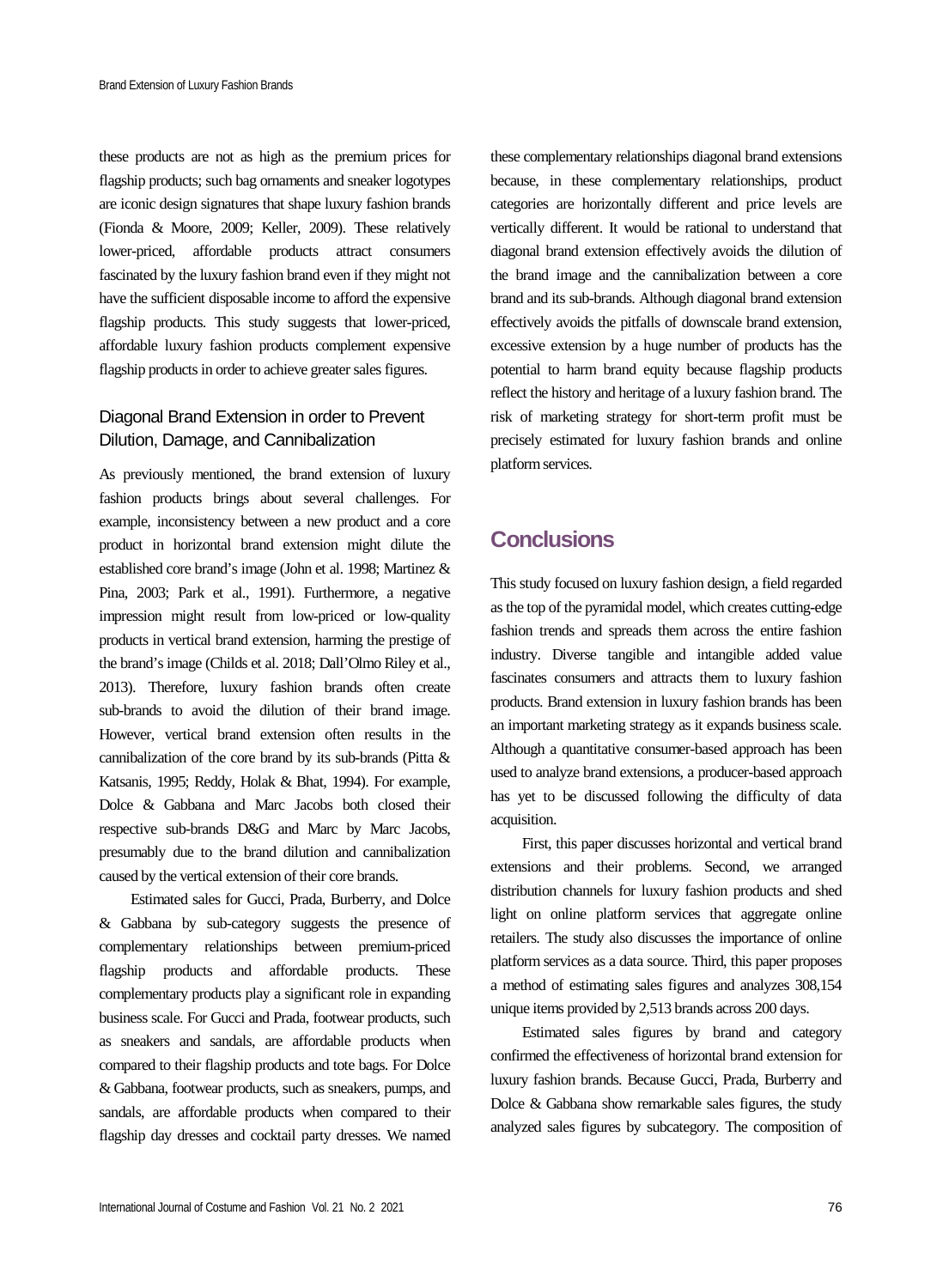subcategories suggests the presence of complementary relationships between premium-priced flagship products and affordable products, thus reflecting the history and heritage of luxury fashion brands. These diagonal brand extensions are aimed at avoiding the dilution and disgrace of brand image and cannibalization between a core brand and its sub-brands.

Due to the peculiarity of the data source based on luxury online platform services, the study has several limitations. Although online platform services as a data source are advantageous in that various brands can be analyzed, their share of the online market is limited to 12% of the entire luxury product market (Bain & Company, 2020). In this analysis, true luxury fashion brands like Hermès have not been included in as a source. A consumer's extraordinary experience when purchasing a luxury fashion product from a flagship store is an important value-added factor, which is unique to luxury fashion brands. However, online stores, including online platform services, cannot promote the same extraordinary experiences as flagship and department stores do. It is, therefore, possible that consumer behavior might be influenced by the distribution channel. Although casual fashion brands and sport brands were included as a source, there is no clear boundary between luxury and non-luxury fashion brands in the context of emerging street luxury fashion. The fit of a product on a person's individual body is another factor that should be considered. For example, consumers usually pay little attention to the fit of a bag on their body; however, the fit of a garment is a serious factor that affects purchase decisions. The current level of technology is not innovative enough to solve the problem of individual fit, especially for garments. As this problem is inherent to online purchasing, it currently persists. Thus, consumer behavior might be affected by product category. These problems should be investigated and discussed in future studies.

### **References**

Aaker, D. (1990). Brand extensions: The good, the bad, and the ugly. *MIT Sloan Management Review, 31*(4),

47-56.

- Aaker, D. A. (1997). Should you take your brand to where the action is. *Harvard Business Review, 75*(5), 135-144.
- Aaker, D. A. & Keller, K. L. (1990). Consumer evaluations of brand extensions. *Journal of Marketing, 54*(1), 27-41.
- Bain & Company (2020). Luxury goods worldwide market study, Fall-Winter 2019 – Eight themes that are rewriting the future of luxury goods. *Bain & Company*. Retrieved from https://www.bain.com/insights/eightthemes-that-are-rewriting-the-future-of-luxury-goods/
- Birtwistle, G., & Moore, C. M. (2005). The nature of parenting advantage in luxury fashion retailing–the case of Gucci group NV. *International Journal of Retail & Distribution Management, 33*(4), 256-270. doi: 10.1108/09590550510593194
- Boisvert, J., & Ashill, N. J. (2018). The impact of branding strategies on horizontal and downward line extension of luxury brands: A cross-national study. *International Marketing Review, 35*(6), 1033-1052. doi: 10.1108/IMR -10-2017-0208
- Broniarczyk, S. M., & Alba, J. W. (1994). The importance of the brand in brand extension. *Journal of Marketing Research, 31*(2), 214-228.
- Cavender, R., & Kincade, D. H. (2014). Management of a luxury brand: Dimensions and sub-variables from a case study of LVMH. *Journal of Fashion Marketing and Manageme*nt*, 18*(2), 231-248. doi: 10.1108/JFMM-03-2013-0041
- Chevalier, M., & Mazzalovo, G. (2008). *Luxury Brand Management*. Milan; Franco Angeli.
- Childs, M., Jin, B., & Tullar, W. L. (2018). Vertical versus horizontal line extensions: a comparison of dilution effects. *Journal of Product and Brand Management, 27*(6), 670-683. doi: 10.1108/JPBM-01-2017-1386
- Dall'Olmo Riley, F, Pina, J. M., & Bravo, R. (2013). Downscale extensions: Consumer evaluation and feedback effects. *Journal of Business Research, 66*(2), 196-206. doi: 10.1016/j.jbusres.2012.07.013
- Donzé P. Y. (2018) The birth of luxury big business: LVMH, Richemont and Kering. In P. Y. Donzé, & R. Fujioka, (Eds.), *Global Luxury* (pp.19-38). Singpore: Palgrave.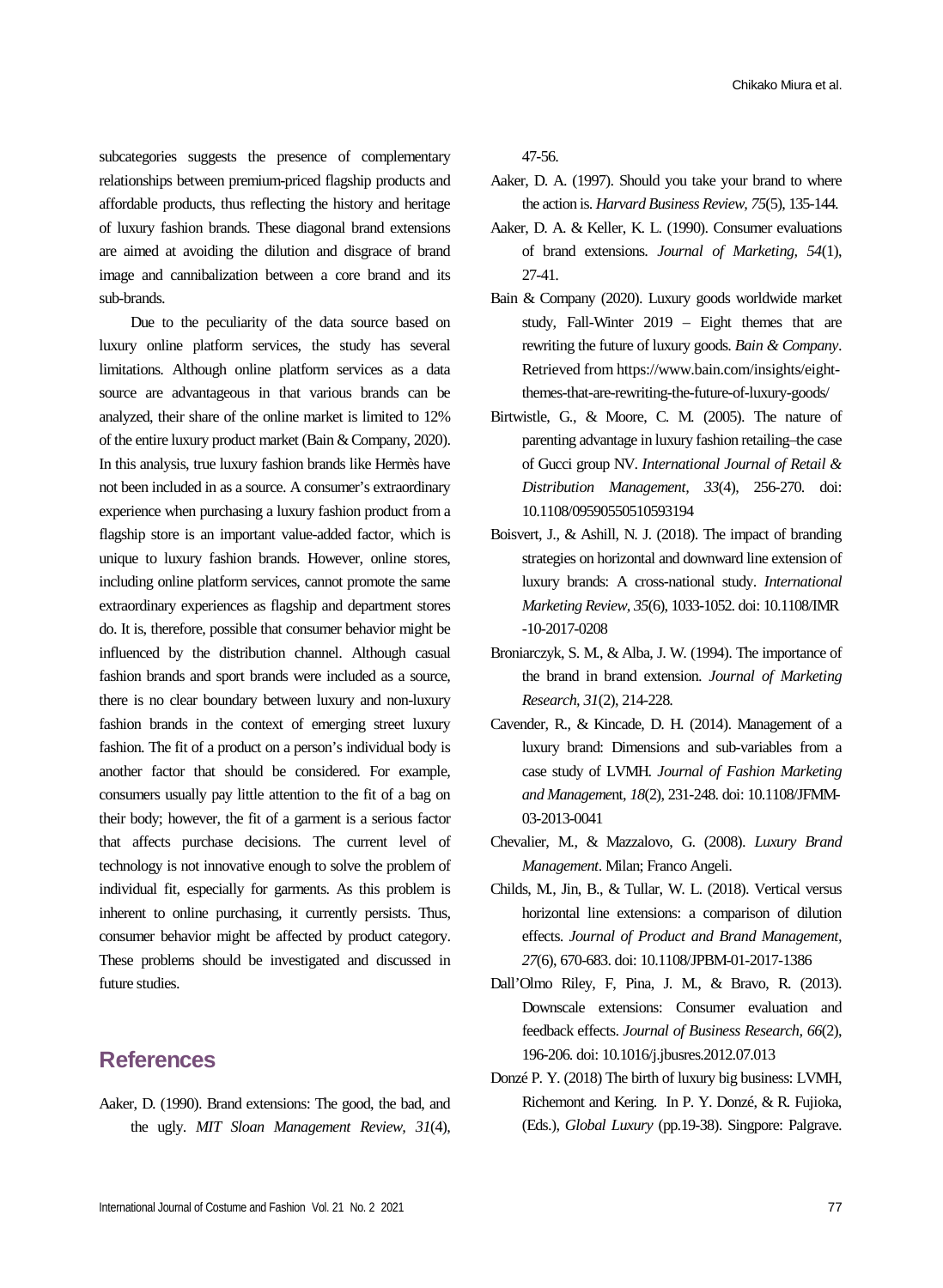doi: 10.1007/978-981-10-5236-1\_2

- Eren-Erdogmus, I., Akgun, I., & Arda, E. (2018). Drivers of successful luxury fashion brand extensions: cases of complement and transfer extensions. *Journal of Fashion Marketing and Management, 22*(4), 476-493. doi: 10.1108/JFMM-02-2018-0020
- Farquhar, P. H. (1989). Managing brand equity. *Marketing Research, 1*(3),24-33.
- Fionda, A. M., & Moore, C. M. (2009). The anatomy of the luxury fashion brand. *Journal of Brand Management, 16*(5-6), 347-363. doi: 10.1057/bm.2008.45
- Furukawa, T., Nakazawa, M., Miura, C., Kai, S., & Mori, K. (2020). Dynamic pricing of luxury fashion products – An empirical analysis of online stores. *International Journal of Affective Engineering, 19*(2), 83-91. doi: 10.5057/ijae.IJAE-D-19-00009
- Hennigs, N., Wiedmann, K. P., Behrens, S., Klarmann, C., & Carduck, J. (2013). Brand extensions: A successful strategy in luxury fashion branding? Assessing consumers' implicit associations. *Journal of Fashion Marketing and Management, 17*(4), 390-402. doi: 10.1108/JFMM-03-2013-0022
- John, D. R., Loken, B., & Joiner, C. (1998). The negative impact of extensions: Can flagship products be diluted?. *Journal of Marketing, 62*(1), 19-32.
- Jordan, E. (2019). *Presentation Details at dbAccess Global Consumer Conference*. Retrieved from https://www.farf etchinvestors.com/events-and-presentations/events/
- Kapferer, J. N. (1997). Managing luxury brands. *Journal of Brand Management, 4*(4), 251-259.
- Kapferer, J. N., & Bastien, V. (2009). The specificity of luxury management: Turning marketing upside down. *Journal of Brand Management, 16*(5-6), 311-322. doi: 10.1057/bm.2008.51
- Katz, M. L., & Shapiro, C. (1985). Network externalities, competition, and compatibility. *American Economic Review, 75*(3), 424-440.
- Keller, K. L. (1993). Conceptualizing, measuring, and managing customer-based brand equity. *Journal of Marketing, 57*(1), 1-22.
- Keller, K. L., & Aaker, D. A. (1992). The effects of sequential introduction of brand extensions. *Journal of*

*Marketing Research, 29*(1), 35-50.

- Keller, K. L. (2009). Managing the growth tradeoff: Challenges and opportunities in luxury branding. *Journal of Brand Management, 16*(5-6), 290-301. doi: 10.1057/bm.2008.47
- Kim, C. K., & Lavack, A. M. (1996). Vertical brand extensions: Current research and managerial implications. *Journal of Product & Brand Management, 5*(6), 24-37.
- Kim, C. K., Lavack, A. M., & Smith, M. (2001). Consumer evaluation of vertical brand extensions and core brands. *Journal of Business Research, 52*(3), 211-222. doi: 10.1016/S0148-2963(99)00107-1
- Kirmani, A., Sood, S., & Bridges, S. (1999). The ownership effect in consumer responses to brand line stretches. *Journal of Marketing, 63*(1), 88-101.
- Loken, B., & Roedder John, D. (1993). Diluting brand beliefs: when do brand extensions have a negative impact?. *Journal of Marketing, 57*(3), 71-84.
- Magnoni, F., & Roux, E. (2012). The impact of step-down line extension on consumer-brand relationships: A risky strategy for luxury brands. *Journal of Brand Management, 19*(7), 595-608. doi: 10.1057/bm.2012.8
- Martinez, E., & Pina, J. M. (2003). The negative impact of brand extensions on parent brand image. *Journal of Product & Brand Management, 17*(7), 432-448. doi: 10.1108/10610420310506001
- Milberg, S. J., Park, C. W., & McCarthy, M. S. (1997). Managing negative feedback effects associated with brand extensions: The impact of alternative branding strategies. *Journal of Consumer Psychology, 6*(2), 119-140.
- Moore, C. M., & Birtwistle, G. (2004). The Burberry business model: creating an international luxury fashion brand. *International Journal of Retail & Distribution Management, 32* (8), 412-422. doi: 10.1108/09590550 410546232
- Moore, C. M., & Doyle, S. A. (2010). The evolution of a luxury brand: The case of Prada. *International Journal of Retail & Distribution Management, 38*(11-12), 915-927. doi: 10.1108/09590551011085984

Morein, J. A. (1975). Shift from brand to product line